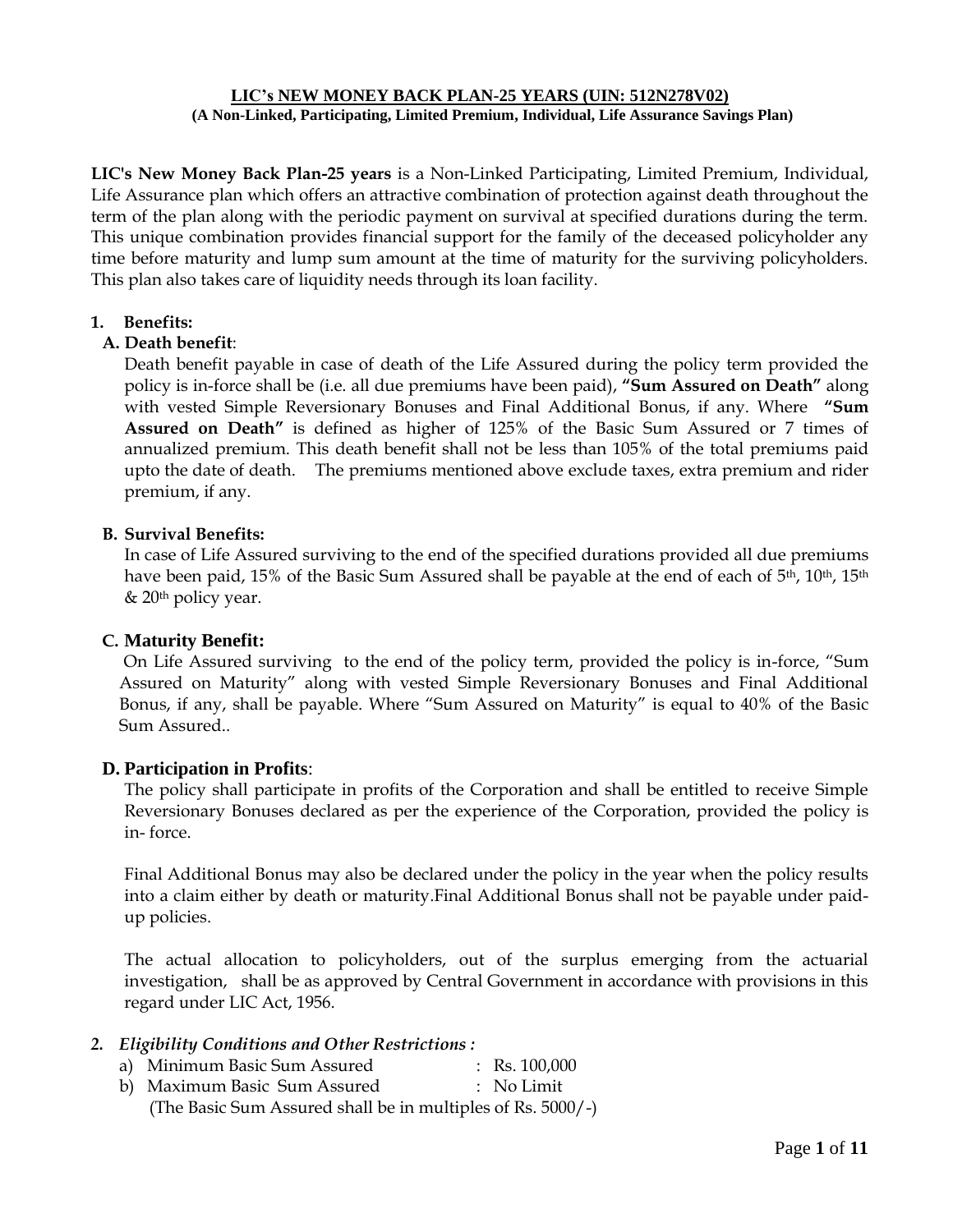- c) Minimum Age at entry : 13 years (completed)
- d) Maximum Age at entry : 45 years (nearer birthday)
- e) Maximum Maturity Age : 70 years (nearer birthday)
- f) Policy Term : 25 years
- g) Premium Paying Term : 20 years

# *Date of commencement of risk under the plan:*

Risk will commence immediately on acceptance of the risk.

# *Date of vesting under the plan:*

If the policy is issued on the life of a minor, the policy shall automatically vest in the Life Assured on the policy anniversary coinciding with or immediately following the completion of 18 years of age and shall on such vesting be deemed to be a contract between the Corporation and the Life Assured.

# *3. Options available:*

# **I. Rider Benefits:**

The following four optional riders are available under this plan by payment of additional premium. However, the policyholder can opt between either of the LIC's Accidental Death and Disability Benefit Rider or LIC's Accident Benefit Rider. Therefore, a maximum of three riders can be availed under a policy.

# **a) LIC's Accidental Death and Disability Benefit Rider (UIN: 512B209V02)**

This Rider can be opted for under an in-force policy at any time within the premium paying term of the Base plan provided the outstanding premium paying term of the base plan is atleast 5 years. The benefit cover under this rider shall be available during the policy term. If this rider is opted for, in case of accidental death, the Accident Benefit Sum Assured will be payable in lumpsum. In case of accidental disability arising due to accident (within 180 days from the date of accident), an amount equal to the Accident Benefit Sum Assured will be paid in equal monthly instalments spread over 10 years and future premiums for Accident Benefit Sum Assured as well as premiums for the portion of Basic Sum Assured under the base policy which is equal to Accident Benefit Sum Assured under the policy, shall be waived.

# **b) LIC's Accident Benefit Rider (UIN:512B203V03)**

 This rider can be opted for at any time under an in-force policy within the premium paying term of the Base plan provided the outstanding premium paying term of the base plan is atleast 5 years. The benefit cover under this rider shall be available **only during the premium paying term**. If this rider is opted for, in case of accidental death, the Accident Benefit Sum Assured will be payable in lumpsum.

# **c) LIC's New Term Assurance Rider (UIN: 512B210V01)**

 This rider is available at inception of the policy only. The benefit cover under this rider shall be available during the policy term. If this rider is opted for, an amount equal to Term Assurance Rider Sum Assured shall be payable on death of the Life Assured during the policy term.

# **d) LIC's New Critical Illness Benefit Rider (UIN: 512A212V01)**

 This rider is available at the inception of the policy only. The cover under this rider shall be available during the policy term. If this rider is opted for, on first diagnosis of any one of the specified 15 Critical Illnesses covered under this rider, the Critical Illness Sum Assured shall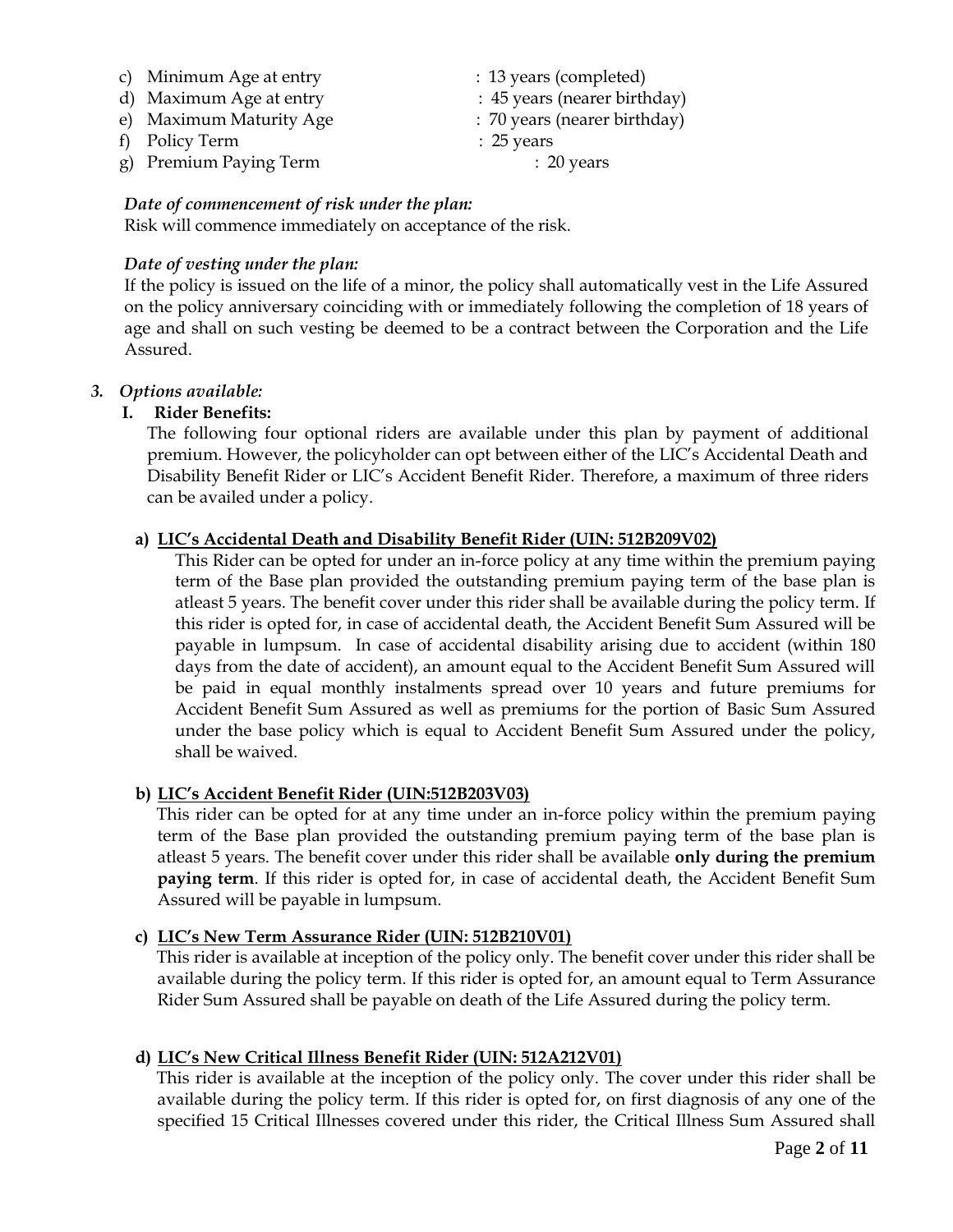be payable.

The premium for LIC's Accident Benefit Rider /LIC's Accidental Death and Disability Benefit Rider and LIC's New Critical Illness Benefit Rider shall not exceed 100% of premium under the base plan and the premiums under all other life insurance riders put together shall not exceed 30% of premiums under the base plan.

Each of above Rider Sum Assured cannot exceed the Basic Sum Assured under the Base plan.

For more details on the above riders, refer to the rider brochure or contact LIC's nearest Branch Office.

## **II. Settlement Option for Maturity Benefit:**

Settlement Option is an option to receive Maturity Benefit in instalments over the chosen period of 5 or 10 or 15 years instead of lumpsum amount under an in-force as well as paid-up policy. This option can be exercised by the Policyholder during minority of the Life Assured or by Life Assured aged 18 years and above, for full or part of Maturity proceeds payable under the policy. The amount opted for by the Policyholder/Life Assured (ie. Net Claim Amount) can be either in absolute value or as a percentage of the total claim proceeds payable.

The instalments shall be paid in advance at yearly or half-yearly or quarterly or monthly intervals, as opted for, subject to minimum instalment amount for different modes of payments being as under:

| Mode of Instalment payment | Minimum instalment amount |
|----------------------------|---------------------------|
| Monthly                    | $Rs. 5,000/-$             |
| Quarterly                  | $Rs. 15,000/-$            |
| Half-Yearly                | $Rs. 25,000/-$            |
| Yearly                     | $Rs. 50,000/-$            |

If the Net Claim Amount is less than the required amount to provide the minimum instalment amount as per the option exercised by the Policyholder/Life Assured, the claim proceeds shall be paid in lumpsum only.

The interest rates applicable for arriving at the instalment payments under Settlement Option shall be as fixed by the Corporation from time to time.

For exercising the Settlement Option against Maturity Benefit, the Policyholder/Life Assured shall be required to exercise option for payment of net claim amount in instalments at least 3 months before the due date of maturity.

The first payment will be made on the date of maturity and thereafter, based on the mode of instalment payment opted for by the policyholder, every month or three months or six months or annually from the date of maturity, as the case may be.

#### **After the commencement of Instalment payments under Settlement Option:**

a. If a Life Assured, who has exercised Settlement Option against Maturity Benefit, desires to withdraw this option and commute the outstanding instalments, the same shall be allowed on receipt of written request from the Life Assured. In such case, the lump sum amount which is higher of the following shall be paid and policy shall terminate,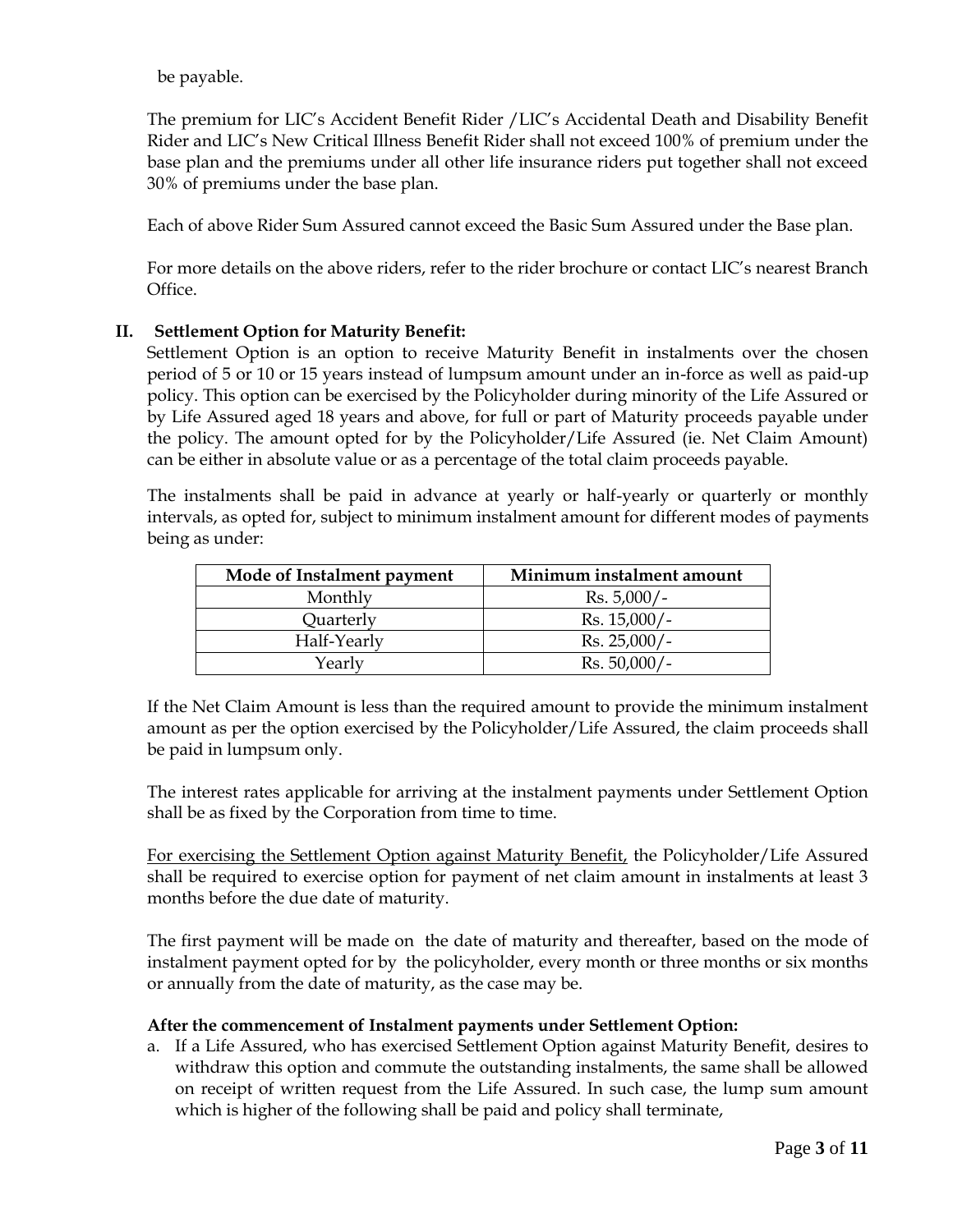- discounted value of all the future instalments due; or
- (the original amount for which settlement option was exercised) less (sum of total instalments already paid).
- b. The interest rates applicable for discounting the future instalment payments shall be as fixed by the Corporation from time to time.
- c. After the Date of Maturity, in case of death of the Life Assured, who has exercised Settlement Option, the outstanding instalments will continue to be paid to the nominee as per the option exercised by the Life Assured and no alteration, whatsoever, shall be allowed to be made by the nominee.

# **III. Option to take Death Benefit in instalments:**

This is an option to receive death benefit in instalments over the chosen period of 5 or 10 or 15 years instead of lump sum amount under an in-force as well as paid-up policy. This option can be exercised by the Policyholder during minority of the Life Assured or by Life Assured aged 18 years and above, during his/her life time; for full or part of Death benefits payable under the policy. The amount opted for by the Policyholder/Life Assured (ie. Net Claim Amount) can be either in absolute value or as a percentage of the total claim proceeds payable.

The instalments shall be paid in advance at yearly or half-yearly or quarterly or monthly intervals, as opted for, subject to minimum instalment amount for different modes of payments being as under:

| Mode of Instalment payment | Minimum instalment amount |
|----------------------------|---------------------------|
| Monthly                    | $Rs. 5,000/-$             |
| Quarterly                  | $Rs. 15,000/-$            |
| Half-Yearly                | $Rs. 25,000/-$            |
| Yearly                     | $Rs. 50,000/-$            |

If the Net Claim Amount is less than the required amount to provide the minimum instalment amount as per the option exercised by the Policyholder/Life Assured, the claim proceeds shall be paid in lumpsum only.

The interest rates applicable for arriving at the instalment payments under this option shall be as fixed by the Corporation from time to time.

For exercising option to take Death Benefit in instalments, the Policyholder during minority of the Life Assured or the Life Assured, if major, can exercise this option during his/her lifetime while in currency of the policy, specifying the period of Instalment payment and net claim amount for which the option is to be exercised. The death claim amount shall then be paid to the nominee as per the option exercised by the Policyholder/Life Assured and no alteration, whatsoever, shall be allowed to be made by the nominee

# **4.** *Payment of Premiums*:

Premiums can be paid regularly at yearly, half-yearly, quarterly or monthly mode (through NACH only) or through salary deductions during the premium paying term of the policy.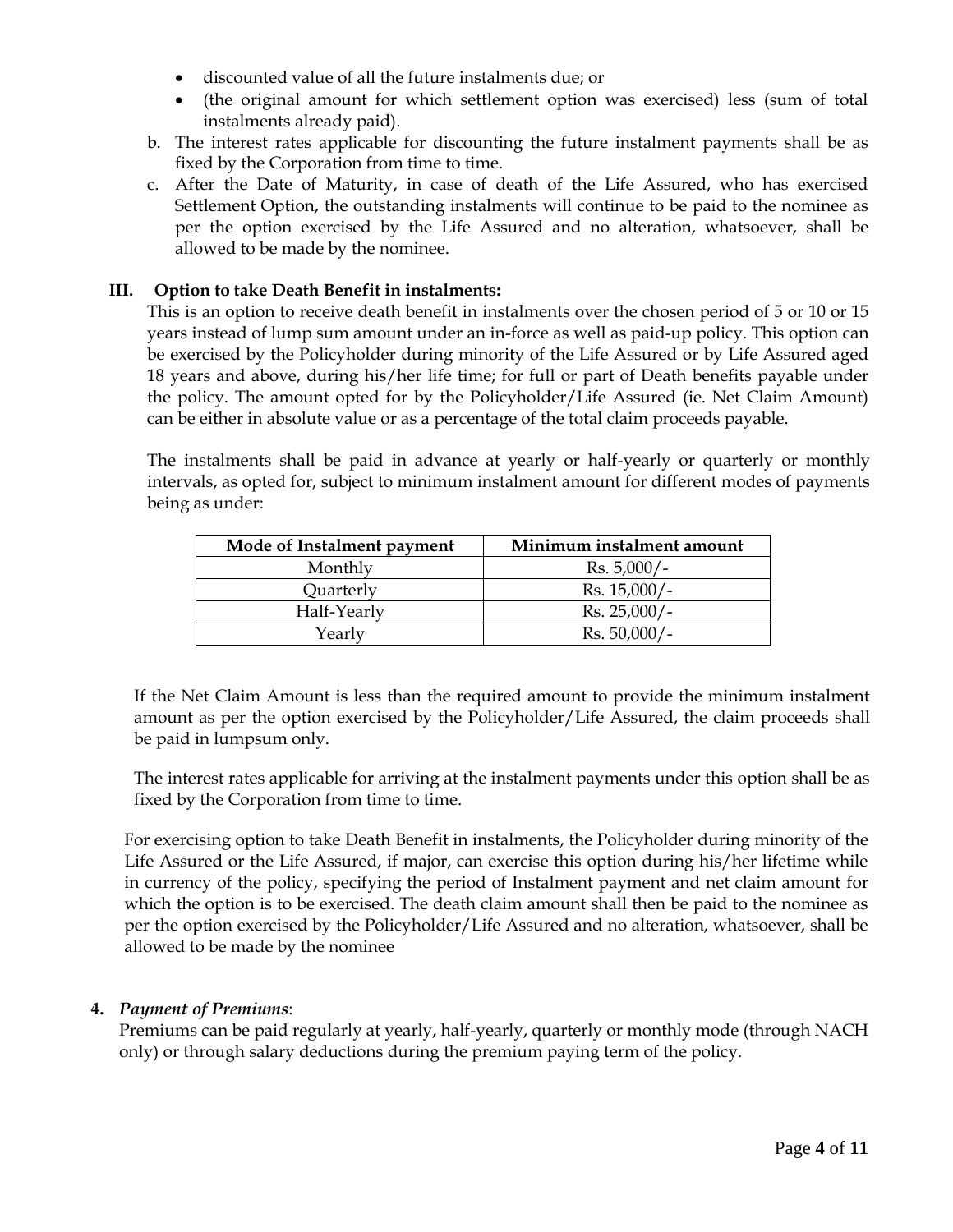# *5. Grace Period*

A grace period of 30 days shall be allowed for payment of yearly or half-yearly or quarterly premiums and 15 days for monthly premiums from the date of First unpaid premium. During this period, the policy shall be considered in-force with the risk cover without any interruption as per the terms of the policy. If the premium is not paid before the expiry of the days of grace, the Policy lapses.

The above grace period will also apply to rider premiums which are payable along with premium for base policy.

## *6. Sample Illustrative Premium*

The sample illustrative annual premiums for Basic Sum Assured of Rs 1 lakh for Standard lives are as under

| Age(in years) | Premium (in |
|---------------|-------------|
|               | Rs.         |
| 20            | 5880        |
| 30            | 6022        |
| 40            | 6463        |
|               | 6875        |

The above premium is exclusive of taxes.

*7. Rebates:* 

| Mode Rebate:                  |        |                       |
|-------------------------------|--------|-----------------------|
| Yearly mode                   |        | 2% of Tabular Premium |
| Half-yearly mode              |        | 1% of Tabular premium |
| Quarterly Monthly (NACH) $\&$ | $\sim$ | NIL.                  |
| Salary deduction              |        |                       |

| High Sum Assured Rebate (on Premium): |                                 |                 |
|---------------------------------------|---------------------------------|-----------------|
| Basic Sum Assured (B.S.A)             |                                 | Rebate (Rs.)    |
| 1,00,000 to 1,95,000                  | Nil<br>$\overline{\phantom{0}}$ |                 |
| 2, 00,000 to 4, 95,000                |                                 | 2.00 % o B.S.A. |

5, 00,000 and above **-** 3.00% B.S.A.

# *8. Revival:*

If premiums are not paid within the grace period then the policy will lapse. A lapsed policy can be revived within a period of 5 consecutive years from the date of first unpaid premium but before the Date of Maturity. The revival shall be effected on payment of all the arrears of premium(s) together with interest (compounding half yearly) at such rate as may be fixed by the Corporation from time to time and on satisfaction of Continued Insurability of the Life Assured on the basis of information, documents and reports that are already available and any additional information in this regard if and as may be required in accordance with the Underwriting Policy of the Corporation at the time of revival, being furnished by the Policyholder/Life Assured/Proposer.

The Corporation reserves the right to accept at original terms, accept with modified terms or decline the revival of a discontinued policy. The revival of discontinued policy shall take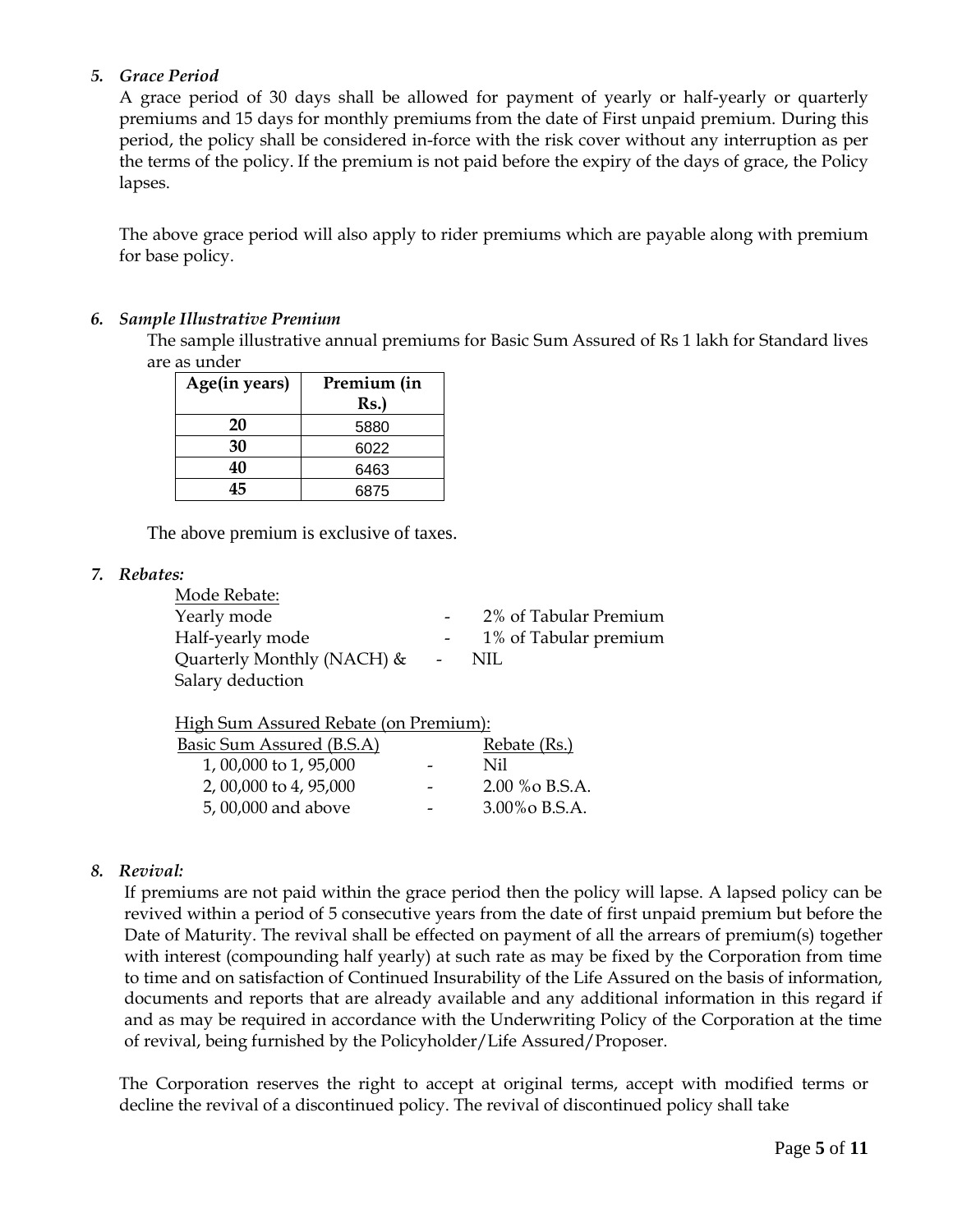effect only after the same is approved, accepted and revival receipt is issued by the Corporation.

Revival of rider(s), if opted for, will be considered along with revival of the Base Policy and not in isolation.

## *9. Paid-up Policy :*

If less than two years' premiums have been paid and any subsequent premium be not duly paid , all the benefits under the policy shall cease after the expiry of grace period from the date of first unpaid premium and nothing shall be payable.

If at least two full years' premiums have been paid and any subsequent premiums be not duly paid, the policy shall not be wholly void, but shall continue as a paid-up policy till the end of the policy term.

The **Sum Assured on Death** under the paid-up policy shall be reduced to such a sum, called **Death Paid-up Sum Assured** and shall be equal to **Sum Assured on Death** *multiplied* by the *ratio* of the total period for which premiums have already been paid bears to the maximum period for which the premiums were originally payable. In addition to the Death Paid-Up Sum Assured, vested Simple Reversionary Bonuses, if any, is payable on Life Assured's death.

The **Sum Assured on Maturity** under the paid-up policy shall be reduced to such a sum, called **Maturity Paid-up Sum Assured** and shall be equal to [(Sum Assured on Maturity plus total amount of Survival Benefits payable under the policy) *multiplied* by the *ratio* of the total period for which premiums have already been paid bears to the maximum period for which the premiums were originally payable] less total amount of survival benefits already paid under the policy. In addition to the Maturity Paid-Up Sum Assured vested Simple Reversionary Bonuses , if any, shall also be payable on the expiry of the policy term.

The Survival Benefits having already been incorporated in the calculation of **Maturity Paid-up Sum Assured**, future Survival Benefits shall not be payable separately.

A paid-up policy shall not be entitled to participate in future profits. However, the vested Simple Reversionary Bonuses shall remain attached to the paid up policy.

Rider(s) shall not acquire any paid-up value and the rider benefits cease to apply, if policy is in lapsed condition.

#### *10. Surrender :*

The policy can be surrendered at any time provided two full years' premiums have been paid. On surrender of the policy, the Corporation shall pay the Surrender Value equal to higher of Guaranteed Surrender Value or Special Surrender Value.

The Special Surrender Value is reviewable and shall be determined by the Corporation from time to time subject to prior approval of IRDAI.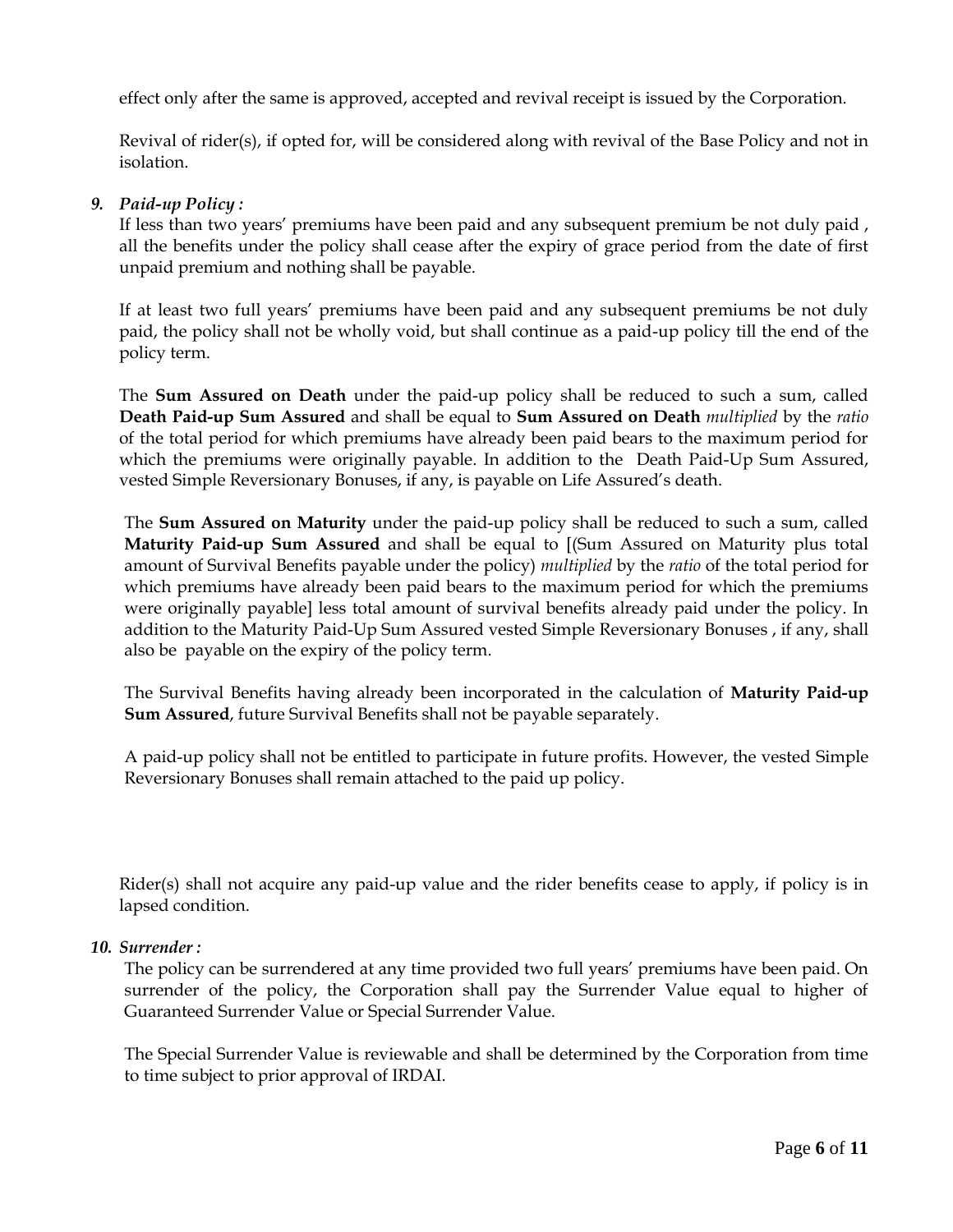Guaranteed Surrender value payable during the policy term shall be equal to the total premiums paid (excluding extra premiums, taxes and premiums for riders, if opted for) multiplied by the Guaranteed Surrender Value factors applicable to total premiums paid and then reduced by any survival benefits already paid. These Guaranteed Surrender Value factors expressed as percentages will depend on the policy year in which the policy is surrendered and are as specified below:

| <b>Policy Year</b>   |      |       | з     | 4     | 5     | 6     |       | 8     | 9     | 10    |
|----------------------|------|-------|-------|-------|-------|-------|-------|-------|-------|-------|
| Guaranteed           |      |       |       |       |       |       |       |       |       |       |
| Surrender            |      |       |       |       |       |       |       |       |       |       |
| <b>Value factors</b> |      |       |       |       |       |       |       |       |       |       |
| applicable to        |      |       |       |       |       |       |       |       |       |       |
| total premiums       |      |       |       |       |       |       |       |       |       |       |
| paid in % terms      | 0.00 | 30.00 | 35.00 | 50.00 | 50.00 | 50.00 | 50.00 | 51.76 | 53.53 | 55.29 |

| <b>Policy Year</b>   | 11    | 12    | 13    | 14    | 15    | 16    | 17    | 18    | 19    | 20    |
|----------------------|-------|-------|-------|-------|-------|-------|-------|-------|-------|-------|
| Guaranteed           |       |       |       |       |       |       |       |       |       |       |
| Surrender            |       |       |       |       |       |       |       |       |       |       |
| <b>Value factors</b> |       |       |       |       |       |       |       |       |       |       |
| applicable to        |       |       |       |       |       |       |       |       |       |       |
| total premiums       |       |       |       |       |       |       |       |       |       |       |
| paid in % terms      | 57.06 | 58.82 | 60.59 | 62.35 | 64.12 | 65.88 | 67.65 | 69.41 | 71.18 | 72.94 |

| <b>Policy Year</b>   | 21    | 22    | 23    | 24    | 25    |
|----------------------|-------|-------|-------|-------|-------|
| Guaranteed           |       |       |       |       |       |
| <b>Surrender</b>     |       |       |       |       |       |
| <b>Value factors</b> |       |       |       |       |       |
| applicable to        |       |       |       |       |       |
| total premiums       |       |       |       |       |       |
| paid in % terms      | 74.71 | 76.47 | 78.24 | 90.00 | 90.00 |

In addition, the surrender value of any vested Simple Reversionary Bonuses, if any, shall also be payable, which is equal to vested bonuses multiplied by the Guaranteed Surrender Value factor applicable to vested bonuses. These factors will depend on the policy year in which the policy is surrendered and are as specified as below:

| <b>Policy Year</b>     |      |      |       | 4     |       | 6     |       | 8     | 9     | 10    |
|------------------------|------|------|-------|-------|-------|-------|-------|-------|-------|-------|
| Guaranteed             |      |      |       |       |       |       |       |       |       |       |
| <b>Surrender Value</b> |      |      |       |       |       |       |       |       |       |       |
| factors applicable     |      |      |       |       |       |       |       |       |       |       |
| to vested bonuses      |      |      |       |       |       |       |       |       |       |       |
| in % terms             | 0.00 | 0.00 | 15.28 | 15.42 | 15.55 | 15.72 | 15.93 | 16.22 | 16.58 | 17.03 |
|                        |      |      |       |       |       |       |       |       |       |       |

| <b>Policy Year</b>     | 11    | 12    | 13    | 14    | 15    | 16    | 17    | 18    | 19    | 20    |
|------------------------|-------|-------|-------|-------|-------|-------|-------|-------|-------|-------|
| Guaranteed             |       |       |       |       |       |       |       |       |       |       |
| <b>Surrender Value</b> |       |       |       |       |       |       |       |       |       |       |
| factors applicable     |       |       |       |       |       |       |       |       |       |       |
| to vested bonuses      |       |       |       |       |       |       |       |       |       |       |
| in % terms             | 17.58 | 17.58 | 17.66 | 17.85 | 18.16 | 18.60 | 19.18 | 19.93 | 20.85 | 21.99 |

| <b>Policy Year</b>     | 21    | 22    | 23    | 24    | 25    |
|------------------------|-------|-------|-------|-------|-------|
| Guaranteed             |       |       |       |       |       |
| <b>Surrender Value</b> |       |       |       |       |       |
| factors applicable     | 23.38 | 25.05 | 27 O6 | 30.00 | 35.00 |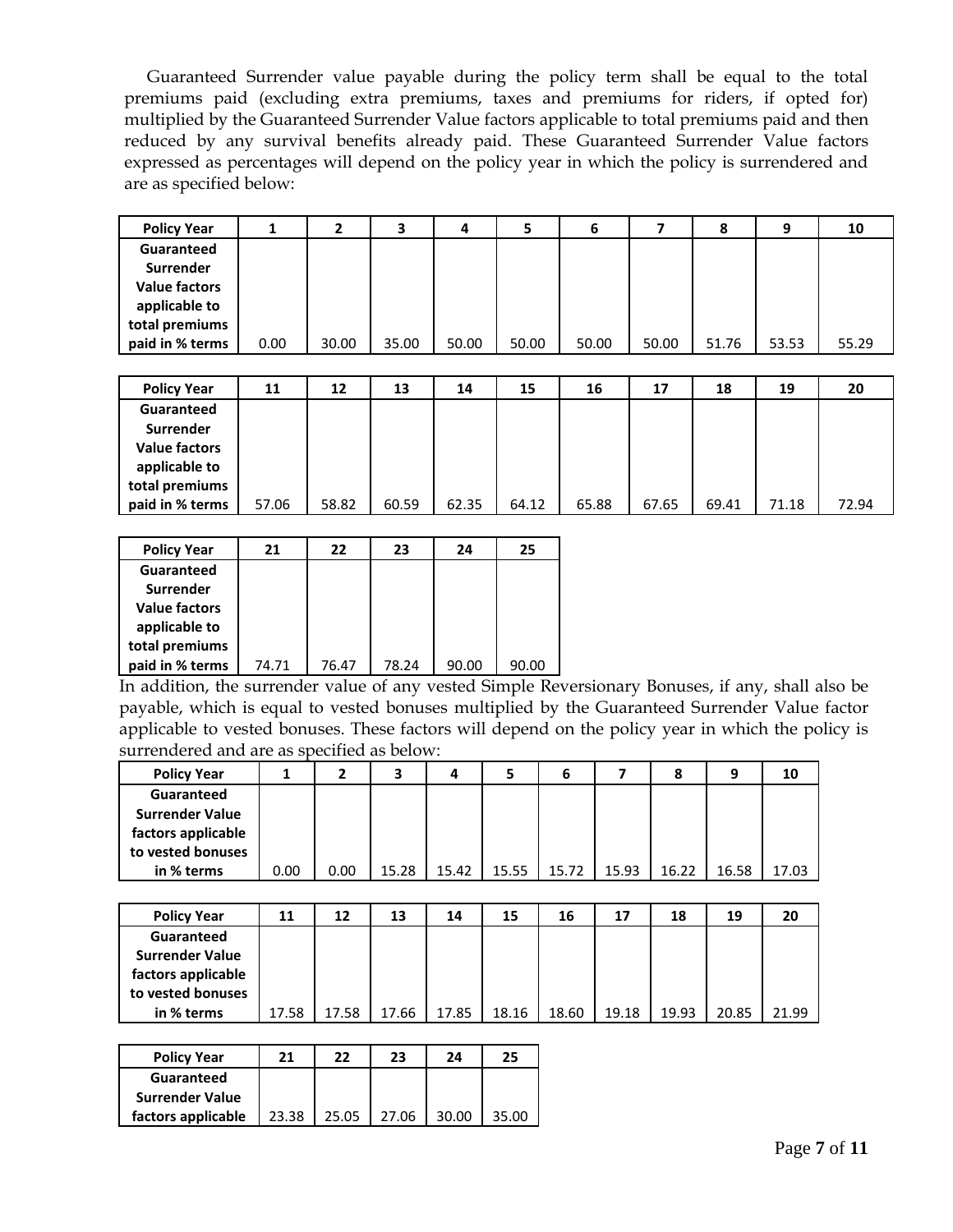

## **11.** *Policy Loan*:

Loan can be availed under the policy provided atleast two full years' premiums have been paid and subject to the terms and conditions as the Corporation may specify from time to time.

The maximum loan allowed under the policy, as a percentage of Surrender Value, shall be as under:

- For in-force policies upto 90%
- For paid-up policies upto 80%

The interest rate to be charged for policy loan and as applicable for entire term of the loan shall be determined at periodic intervals. The applicable interest rate shall be as declared by the Corporation based on the method approved by the IRDAI.

Any loan outstanding along with interest shall be recovered from the claim proceeds at the time of exit.

## **12.** *Taxes*:

Statutory Taxes, if any, imposed on such insurance plans by the Govt. of India or any other constitutional Tax Authority of India, shall be as per the Tax laws and the rate of tax shall be as applicable from time to time.

The amount of applicable taxes, as per the prevailing rates shall be payable by the Policyholder on premium(s) (for base policy and rider(s), if any), including extra premiums, if any, which shall be collected separately over and above to the premium(s) payable by the policyholder. The amount of Tax paid shall not be considered for the calculation of benefits payable under the plan.

Regarding Income tax benefits/implications on premium(s) paid and benefits payable under this plan, please consult your tax advisor for details.

#### *13. Free Look period:*

If the Policyholder is not satisfied with the "Terms and Conditions", policy may be returned to us within 15 days from the date of receipt of the policy bond stating the reasons of objections. On receipt of the same the Corporation shall cancel the policy and return the amount of premium deposited after deducting the proportionate risk premium (for Base Plan and rider(s) if any) for the period of cover, expenses incurred on medical examination, special reports, if any and stamp duty charges.

#### **14.** *Exclusion*:

Suicide: - A policy shall be void:

- i. If the Life Assured (whether sane or insane) commits suicide at any time within 12 months from the date of commencement of risk, Corporation will not entertain any claim under the policy except for 80% of the total premiums paid, provided the policy is in-force.
- ii. If the Life Assured (whether sane or insane) commits suicide within 12 months from date of revival, an amount which is higher of 80% of the total premiums paid till the date of death or the surrender value available as on date of death shall be payable. The Corporation will not entertain any other claim under the policy.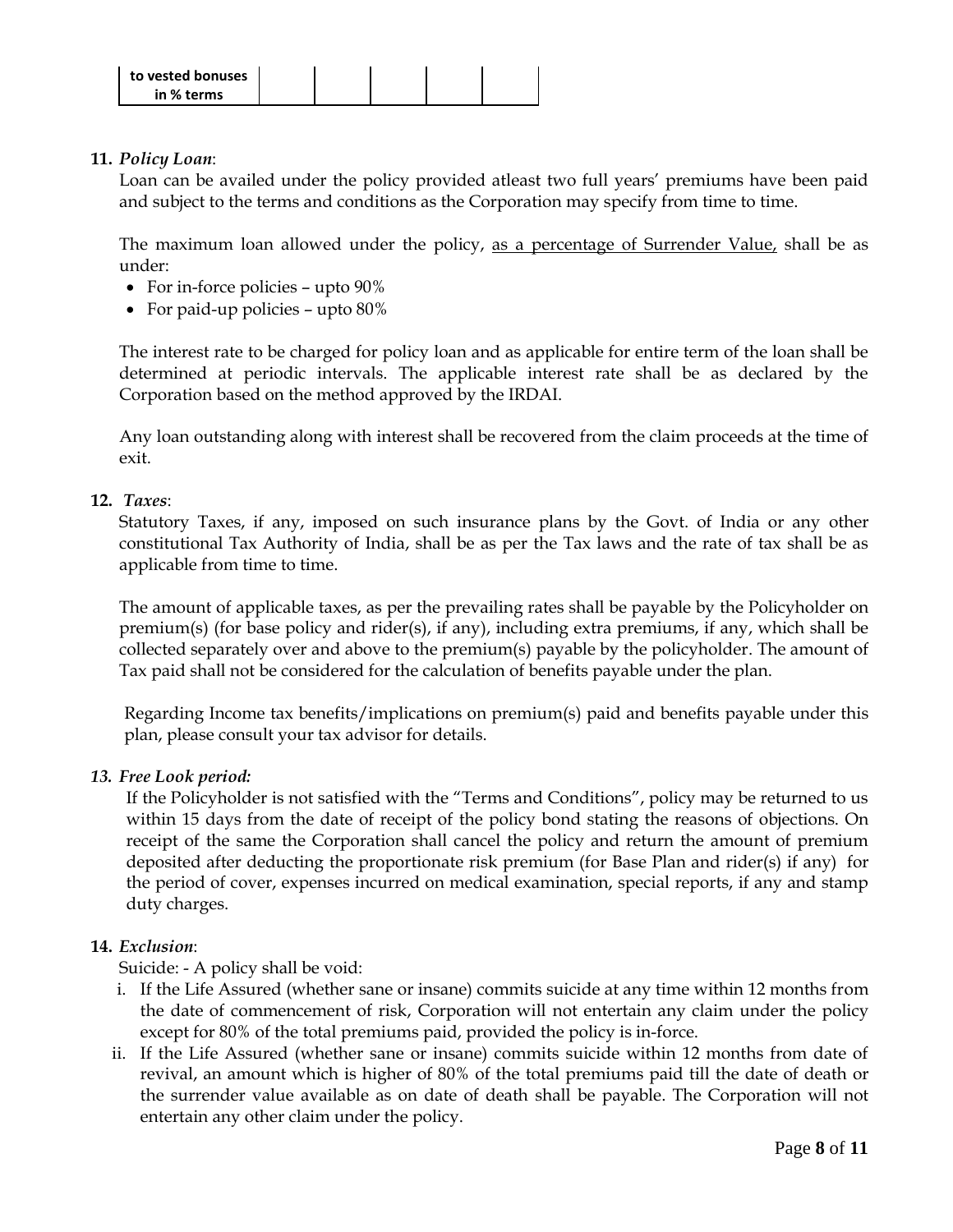This clause shall not be applicable for a policy lapsed without acquiring paid-up value and nothing shall be payable under such policies.

Note: Premiums referred above shall not include any taxes, extra premiums and any rider premium, other than Term Assurance rider, if any.

## **BENEFIT ILLUSTRATION:**

| Age of life Assured (nearer birthday) | 30 Years |
|---------------------------------------|----------|
| <b>Policy Term (Years)</b>            | 25       |
| <b>Premium Paying Term</b>            | 20       |
| Premium payment mode                  | Yearly   |
| <b>Basic Sum Assured</b>              | 1,00,000 |
| <b>Premium (excluding Taxes)</b>      | 6,022    |

#### **Benefits available under different scenarios**

| (Amount in Rs) |                 |                            |             |                    |                       |                       |                                                    |                       |                            |                       |
|----------------|-----------------|----------------------------|-------------|--------------------|-----------------------|-----------------------|----------------------------------------------------|-----------------------|----------------------------|-----------------------|
| End of         | Total           | <b>Guaranteed Benefits</b> |             |                    | <b>Non Guaranteed</b> |                       | <b>Total Maturity Benefit</b>                      |                       | <b>Total Death Benefit</b> |                       |
| year           | <b>Premiums</b> |                            |             |                    | <b>Benefits</b>       |                       | incl of Final Additional lincl of Final Additional |                       |                            |                       |
|                | paid till the   |                            |             |                    | (Simple Reversionary  |                       | Bonus, if any                                      |                       | Bonus, if any              |                       |
|                | end of the      |                            |             |                    | <b>Bonus</b> )        |                       |                                                    |                       |                            |                       |
|                | year            |                            |             |                    |                       |                       |                                                    |                       |                            |                       |
|                |                 | Survival                   | Sum Assured | <b>Sum Assured</b> | Scenario 1            | Scenario <sub>2</sub> | Scenario 1                                         | Scenario <sub>2</sub> | Scenario 1                 | Scenario <sub>2</sub> |
|                |                 | Benefit                    | on Maturity | on Death           |                       |                       |                                                    |                       |                            |                       |
| 5              | 30,110          | 15.000                     | 0           | 125.000            | 3.500                 | 15,000                | 0                                                  | 0                     | 128,500                    | 140,000               |
| 10             | 60.220          | 15,000                     | 0           | 125,000            | 7.000                 | 30,000                | 0                                                  | 0                     | 132,000                    | 155,000               |
| 15             | 90.330          | 15.000                     | 0           | 125.000            | 10.500                | 45.000                | 0                                                  | 0                     | 135.500                    | 170,500               |
| 20             | 120,440         | 15,000                     | 0           | 125,000            | 14,000                | 60,000                | 0                                                  | 0                     | 139,000                    | 187,500               |
| 25             | 120.440         | 0                          | 40,000      | 125,000            | 17,500                | 75.000                | 57.500                                             | 125.000               | 142,500                    | 210,000               |

#### *Disclaimer:*

- *i) This illustration is applicable to a standard (from medical, life style and occupation point of view) life wherein any riders are not opted.*
- *ii*) Some benefits are guaranteed and some benefits which are Non Guaranteed benefits with returns based on the future *performance are shown for two different rates of assumed future investment returns.*
- *iii) The Non Guaranteed benefits in above illustration are calculated so that they are consistent with the Projected Investment Rate of Return assumption of 4% p.a. (Scenario 1) and 8% p.a. (Scenario 2). In other words, in preparing this benefit illustration, it is assumed that the Projected Investment Rate of Return that LICI will be able to earn throughout the term of the policy will be 4% p.a. or 8% p.a., as the case may be. The Projected Investment Rate of Return is not guaranteed and they are not the upper or lower limits of what you might get back, as the value of your policy is dependent on a number of factors including actual future investment performance.*
- *iv*) The main objective of the illustration is that the client is able to appreciate the features of the product and the flow of *benefits in different circumstances with some level of quantification.*
- *v) The amount shown under Survival Benefit / Sum Assured on Maturity are payable on survival at the end of the specified year.*

#### **SECTION 45 OF THE INSURANCE ACT, 1938:**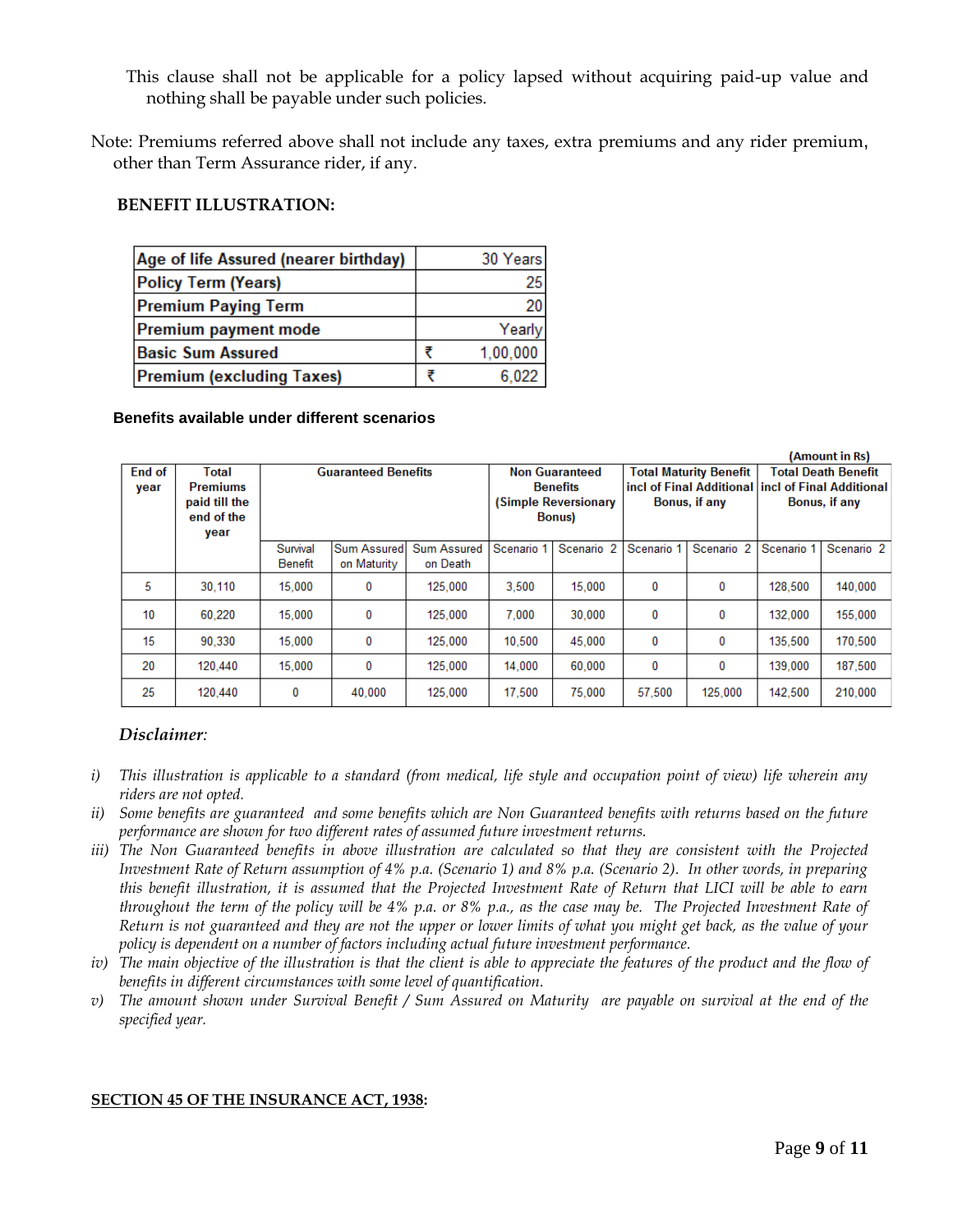The provision of Section 45 of the Insurance Act, 1938 shall be as amended from time to time. The simplified version of this provision is as under:

Provisions regarding policy not being called into question in terms of Section 45 of the Insurance Act, 1938 are as follows:

- 1. No Policy of Life Insurance shall be called in question on any ground whatsoever after expiry of 3 yrs from
	- a. the date of issuance of policy or
	- b. the date of commencement of risk or
	- c. the date of revival of policy or
	- d. the date of rider to the policy
	- whichever is later.
- 2. On the ground of fraud, a policy of Life Insurance may be called in question within 3 years from a. the date of issuance of policy or
	- b. the date of commencement of risk or
	- c. the date of revival of policy or
	- d. the date of rider to the policy
	- whichever is later.

For this, the insurer should communicate in writing to the insured or legal representative or nominee or assignees of insured, as applicable, mentioning the ground and materials on which such decision is based.

3. Fraud means any of the following acts committed by insured or by his agent, with the intent to deceive the insurer or to induce the insurer to issue a life insurance policy:

a. The suggestion, as a fact of that which is not true and which the insured does not believe to be true;

- b. The active concealment of a fact by the insured having knowledge or belief of the fact;
- c. Any other act fitted to deceive; and
- d. Any such act or omission as the law specifically declares to be fraudulent.
- 4. Mere silence is not fraud unless, depending on circumstances of the case, it is the duty of the insured or his agent keeping silence to speak or silence is in itself equivalent to speak.
- 5. No Insurer shall repudiate a life insurance Policy on the ground of Fraud, if the Insured / beneficiary can prove that the misstatement was true to the best of his knowledge and there was no deliberate intention to suppress the fact or that such mis-statement of or suppression of material fact are within the knowledge of the insurer. Onus of disproving is upon the policyholder, if alive, or beneficiaries.
- 6. Life insurance Policy can be called in question within 3 years on the ground that any statement of or suppression of a fact material to expectancy of life of the insured was incorrectly made in the proposal or other document basis which policy was issued or revived or rider issued. For this, the insurer should communicate in writing to the insured or legal representative or nominee or assignees of insured, as applicable, mentioning the ground and materials on which decision to repudiate the policy of life insurance is based.